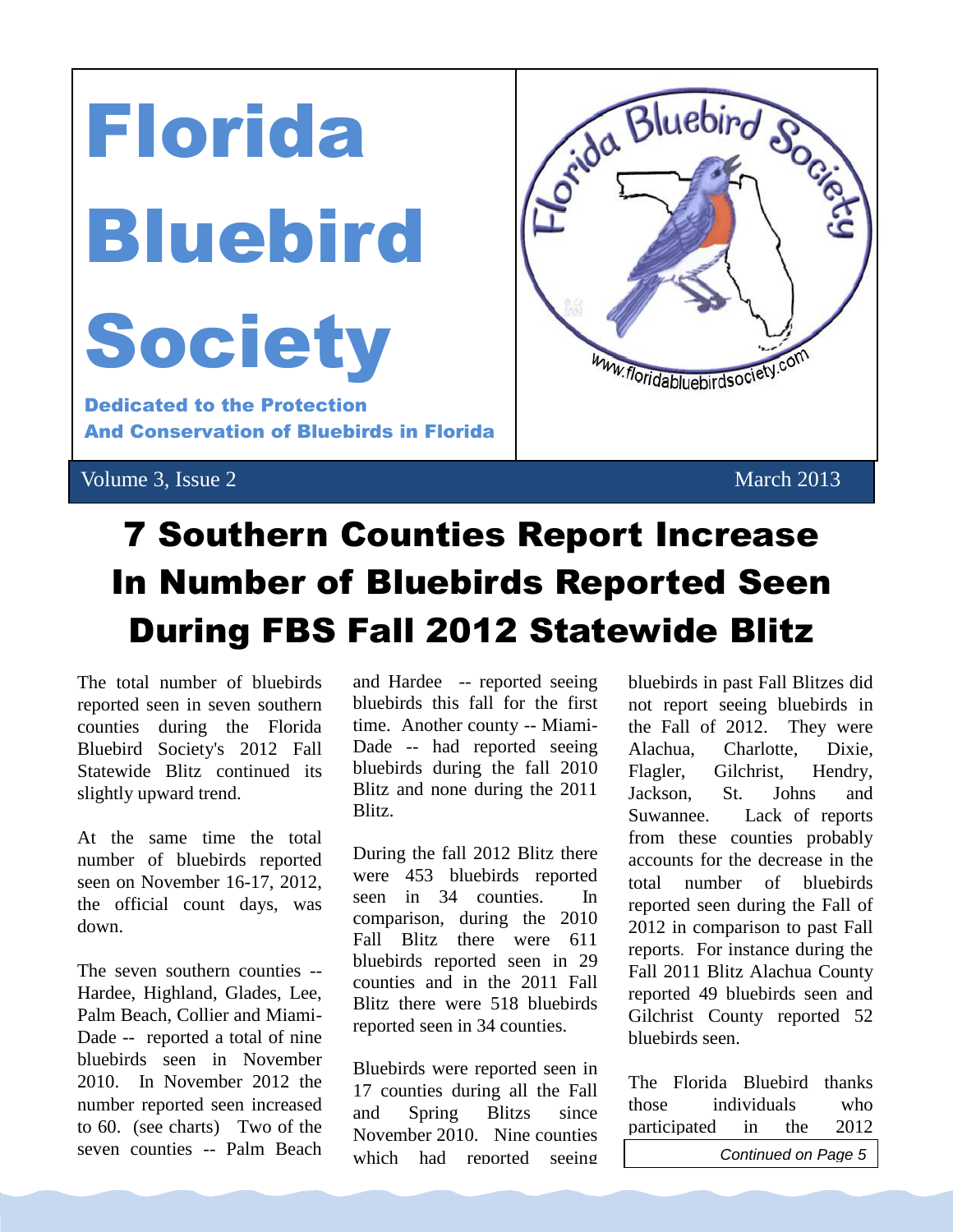# Nest of **Contents**

- Page  $1 7$  Southern Counties Report Increase in Number of Bluebirds Reported During Fall 2012 Statewide Blitz
- Page 2 Dates for Spring 2013 Statewide Bluebird **Blitz**
- Page 2 Welcome to the Nest
- Page 3 Charts for FBS November 2012 Bluebird Blitz
- Page 4 Studies Focus on Impact of Outdoor Cats
- Page 6 Bluebird Photos by Saundra Overstake
- Page 6 -- Question about bluebirds in Keys

The Florida Bluebird Society Is an Affiliate of the North American Bluebird Society



# Spring 2013 Bluebird Blitz Set To Be Held April 5-6

The Florida Bluebird Society's Statewide Spring Bluebird Blitz will be held April 5-6.

The FBS will introduce two new reporting procedures for the Spring Blitz in an effort to increase the number of volunteers participating and to help facilitate the compilation of statistics. Reports from forms dowloaded from the FBS web site now are filled out by Blitz participants and returned either by email or by the US mail. These reports then are entered manually into an Excel spread sheet, a herculean task.

Under the new trial system of reporting, prior to the Blitz members will receive an email with an Excel spread sheet attached. Sightings then are to be entered on the spread sheet and emailed back to the FBS. The returns then will be merged into one document. This is intended to replace the manual tabulation of reports with an electronic system.

Finally, bluebird sightings can be submitted to e-bird. These sighting then will be incorporated into the final Blitz report.

Following the Spring Blitz the FBS would welcome your feedback on this effort to streamline the reporting and compilation of your bluebird sightings.



### **Welcome to the Nest**

| Ulla and Jerry Benny                  | Gainesville |
|---------------------------------------|-------------|
| Carol Cullen                          | Fort White  |
| Lynn & Saundra Overstake Penney Farms |             |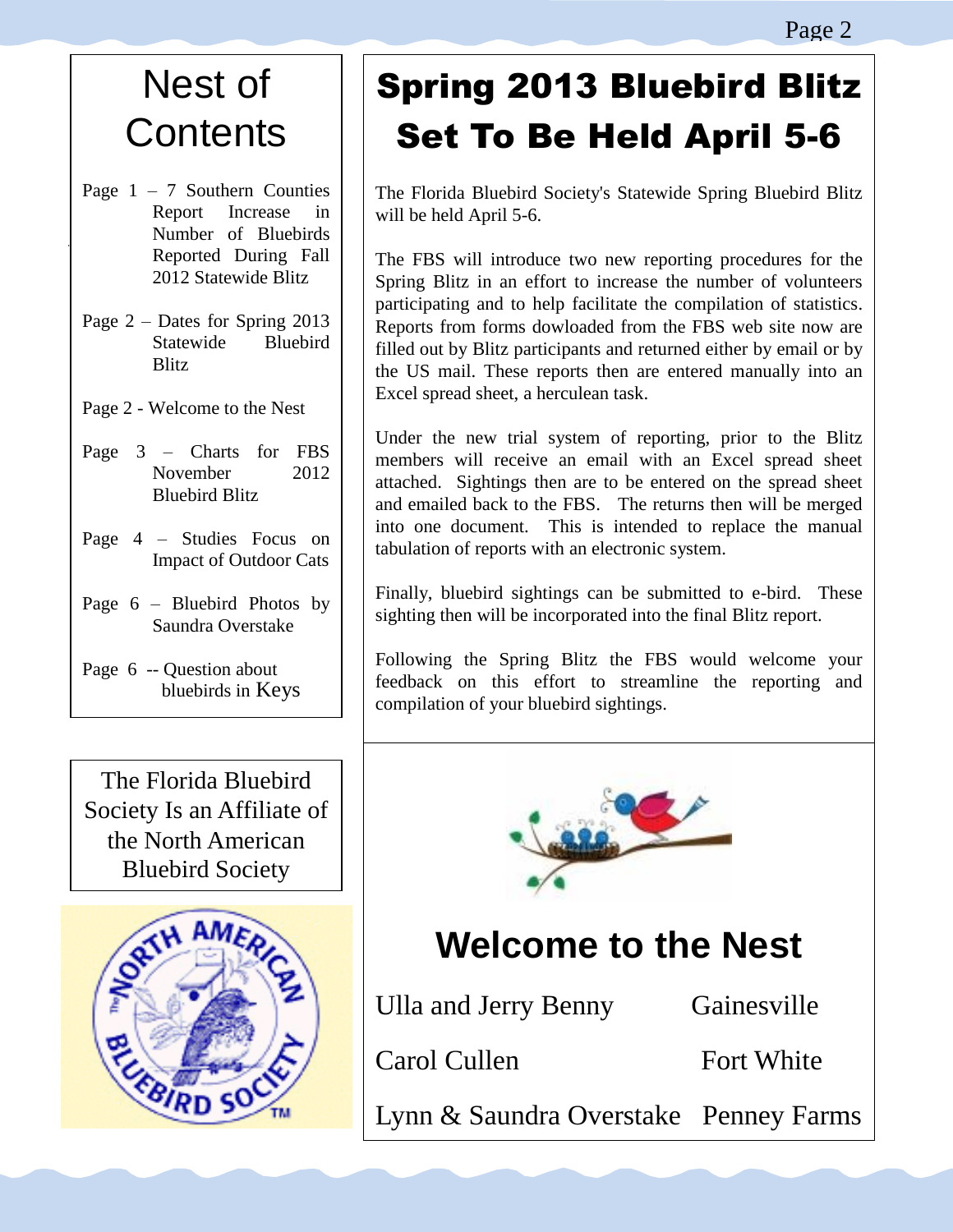### Charts for FBS November 2012 Bluebird Blitz

|                         | $11/20-$ | $4/2 -$ | $11/18-$ | $4/13-$ | $11/16-$       |
|-------------------------|----------|---------|----------|---------|----------------|
|                         | 21/2010  | 3/2011  | 19/2011  | 14/2012 | 17/2012        |
| <b>Collier County</b>   | 6        | 18      | 8        | 9       | 7              |
| <b>Glades County</b>    |          |         |          | 5       | 3              |
| Hardee County           |          |         |          |         | 5              |
| <b>Highlands County</b> |          | 5       | 23       | 38      | 22             |
| Lee County              |          | 1       | 1        |         | 19             |
| Miami-Dade<br>County    | 3        |         |          |         | 2              |
| Beach<br>Palm<br>County |          |         |          |         | $\overline{2}$ |
| Total                   | 9        | 24      | 32       | 52      | 60             |
|                         |          |         |          |         |                |





Top two charts on this page illustrate the increase in number of bluebirds reported seen in seven southern Florida Counties. Top chart displays sightings by counties. Middle chart illustrates the increase in the number of sightings in the seven sourthern Florida counties during past five Blitzes. Bottom chart illustrates the total number of sightings during past five FBS Blitzes.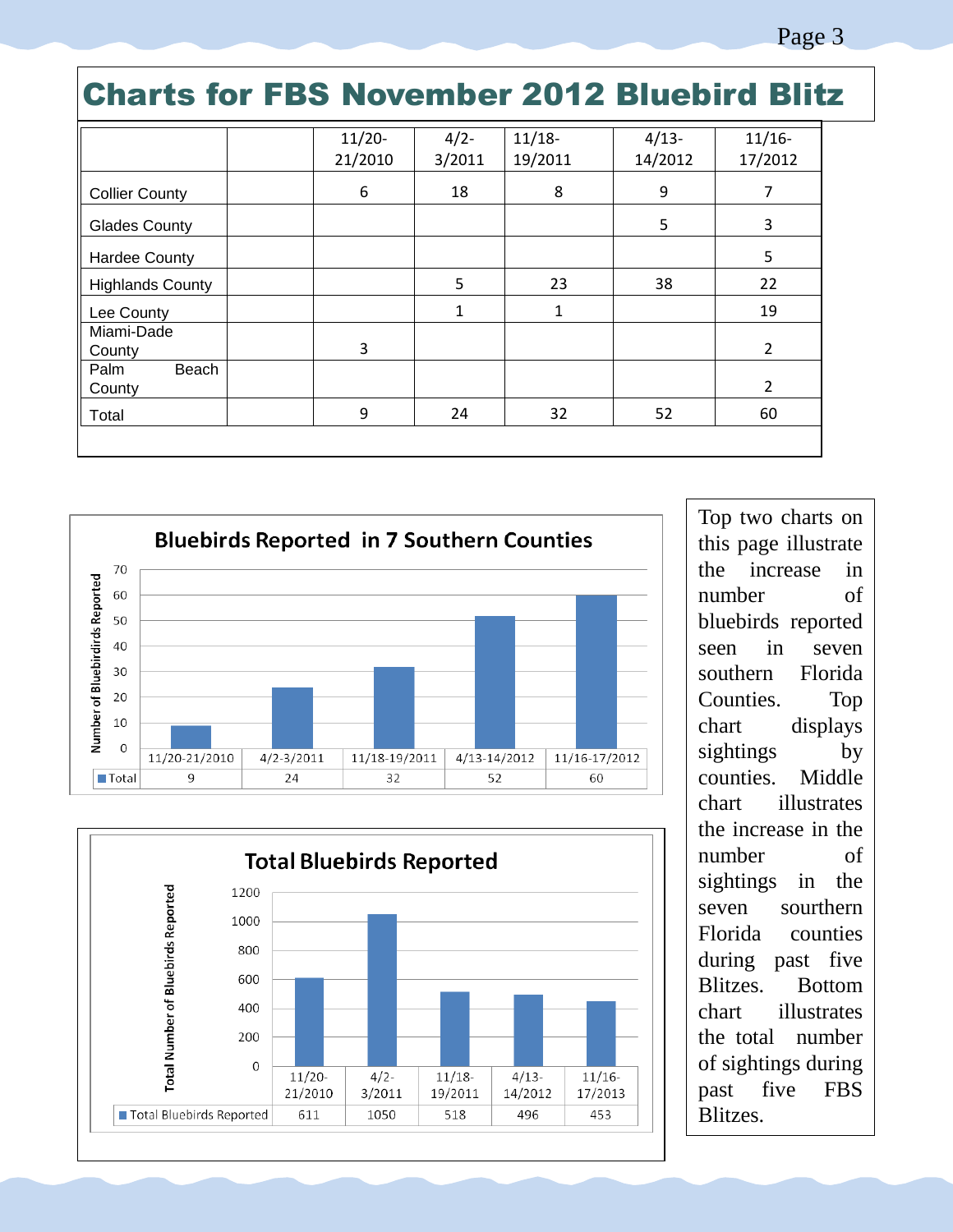### Studies Focus on Impact of Out-Door Cats

"Killer Kats" are on the loose in this country!

Yes, that lead-in sentence was intended to get your attention. Many cat-lovers probably will read no further before going into an emotional rage. But all birdlovers -- particularly bluebirders -- should be alarmed at the recent spate of media stories reporting the widespread impact of out-door cats.

Florida does not escape the impact of free-roaming cats.

The U.S. Fish and Wildlife Service recently published the *"Integrated Pest Management Plan for the Florida Keys National Wildlife Refuges Complex*."

The plan includes trapping and removing "invasive exotic animal species," including freeroaming cats.

House cats which spend all or most of their time indoors are not considered to be freeroaming.

"Outdoor cats may also be considered pets or companion animals but are allowed by their owners to spend most of their time outside, have a home to go to for food and shelter, and are comfortable around people. Such outdoor cats are considered free-roaming and, may kill wildlife out of instinct or invoke avoidance behavior from prey species; Stray cats were either indoor or outdoor cats at one point in their life, but



IS IT TIME TO EAT? -- Free-roaming house cat sits under bird feeder waiting to dine on an unsuspecting bird. Just yards away from the feeder is an active bluebird nest box.

their owners abandoned them and now they are free-roaming, feeding where they can on either wildlife or food left out by strangers.

"Feral cats are also free-roaming cats that are born to stray cats or other feral cats, and they feed

on wildlife or on food left out by humans."

One question in a related "Question and Answer" article asks: "Why are cats an issue for wildlife?" The answer, in part:

"...Scientists estimates estimates estimates estimates estimates estimates estimates estimates estimates estim

millions of native birds and

**Continued on Page 5** roaming cats kill hundreds of the stage of the stage of the stage of the stage of the stage of the stage of the stage of the stage of the stage of the stage of the stage of the stage of the stage of the stage of the stage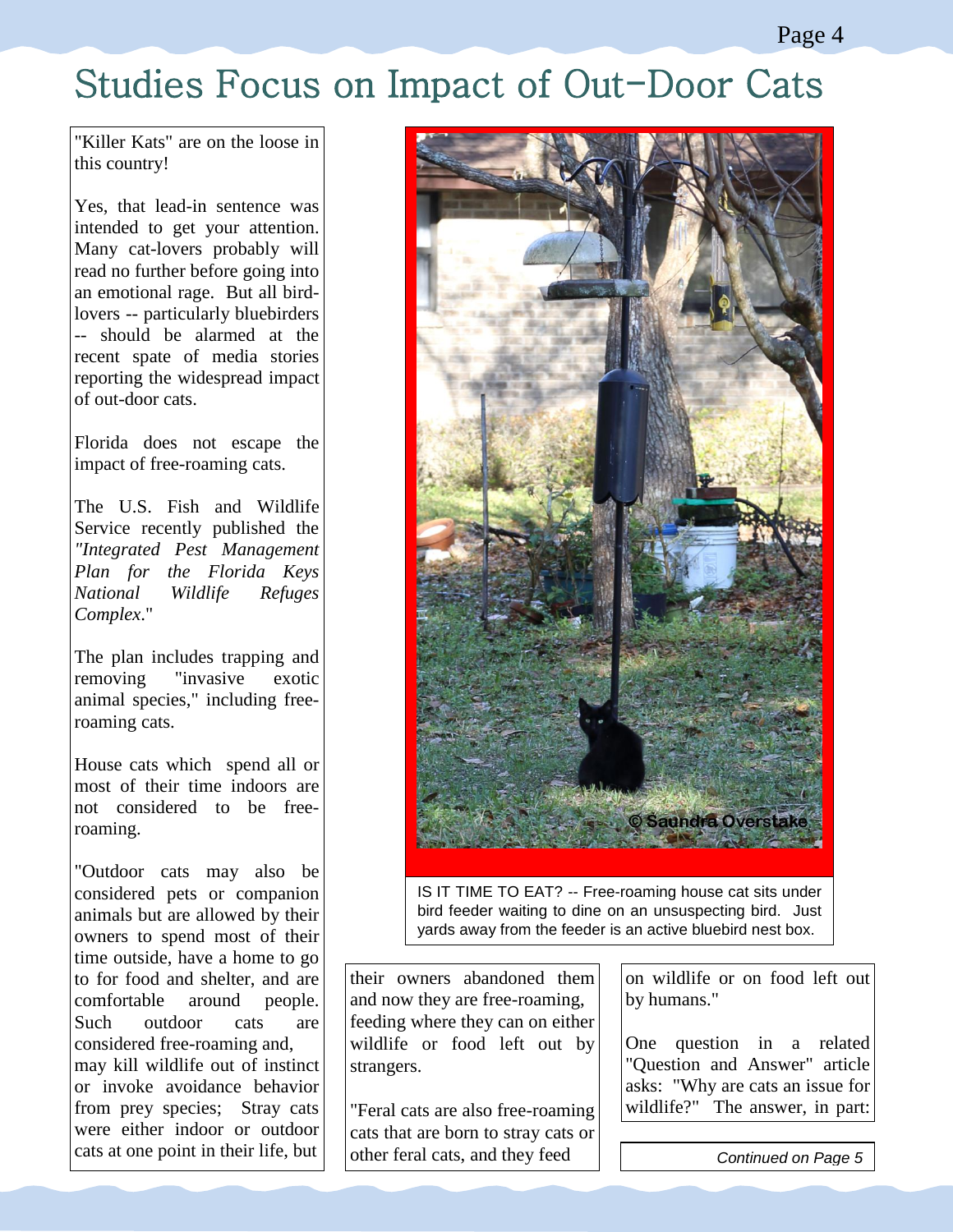*Continued from Page 4*

# Studies Focus on Impact of Out-Door Cats

"...Scientists estimate that every year in the United States free-roaming cats kill hundreds of millions of native birds and small mammals, amphibians, and reptiles, including species of conservation concern and more common species. Cats are recognized as a widespread and serious threat to the integrity of native wildlife populations and populations and populations and populations and populations and populations and popula<br>The contract of the contract of the contract of the contract of the contract of the contract of the contract o

#### **Continued from Page 1**

#### Seven Southern **Counties Report** More Bluebirds program, the USFWS says, the USFWS says of USFWS says and USFWS says the USFWS says the USFWS says the USFWS says the USFWS says the USFWS says the USFWS says the USFWS says the USFWS says the USFWS says the USFWS says the program typical conservations in the set of the set of the set of the set of the set of the set of the set of the set of the set of the set of the set of the set of the set of the set of the set of the set of the set of th

Statewide Fall Blitz. The compilation of sightings during the Spring and Fall is during the spring and ran is<br>one way in which the FBS one way in which the 1 B<sub>3</sub><br>seeks to determine both the seeks to determine both the<br>health of the species in Florida and how the bluebird and now the *blacch* a population intertances at The accuracy of this data rests on the shoulders of those volunteers who take the time to observe and report the number of bluebirds they see. un-owned cats that are Statewide  $\Gamma$ all  $\Gamma$ ing  $\Gamma$  $\frac{1}{2}$  compitation of signifies nearm of the species in Froncia and Key deer. TNR is not an

The complete listing of counties and number of bluebirds reported seen during both the Fall and Spring bluebird Blitzes since November 20-21, 2010, when official tallies were recorded, can be seen on the FBS website website

(floridabluebirdsociety.com). (floridabluebird)

wildlife populations and natural ecosystems...."

The USFWS discounts the use of the trap-neuter-release program. "Often such cat colonies continue to grow because they may serve as dumping grounds for unwanted cats, and the food and water attracts more cats and wildlife such as raccoons and Key deer. TNR is not an option because it is illegal to feed wildlife or allow domestic animals to roam freely on National Wildlife Refuges. Additionally, even if a TNR program successfully maintained a stable number of cats, they are still likely to kill or injure native wildlife."

The USFGS is not alone in its concern about the impact of cats on birds and mammals. The headline of a story published by the Smithsonian National Zoological Park's Migratory Bird Center proclaimed *: "It's Catbirds vs. Cats...and the Cats are Winning."*

Scientists from the Smithsonian Migratory Bird Center and Towson University conducted a study in three suburban residential neighborhoods to determine the success of gray catbirds in areas with concentrated populations of people.

They found predators were responsible for 79 percent of

the mortalities of juveniles in

the mortalities of juveniles in the study. In two neighborhoods cats were the cause of nearly half the deaths..

The article states cats, may be driving the survival rates of juvenile birds in suburban areas and "are in a position to dramatically influence the success of bird populations."

Studies such as these led to a host of recent headlines:

"Cats claim billions of bird and small mammal victims annually; New estimate suggests felines take a big bite out of wildlife," *Science News*, February 23, 2013.

"Cats killing billions of animals in the US." *BBC News, Science and Environment, January 29, 2013.*

"Vermont Agency Recognizes Outdoor Cats' Threat to Wildlife," *The Birding Wire*, February 20, 2013.

The moral of the story: Should individuals who allows a cat to roam free outof-doors -- whether a household pet or in feeding feral cats -- be held morally responsible for any birds those cats kill?

An excellent source of information on addressing this issue can be found at the American Bird Conservancy web site (abcbirds.org).